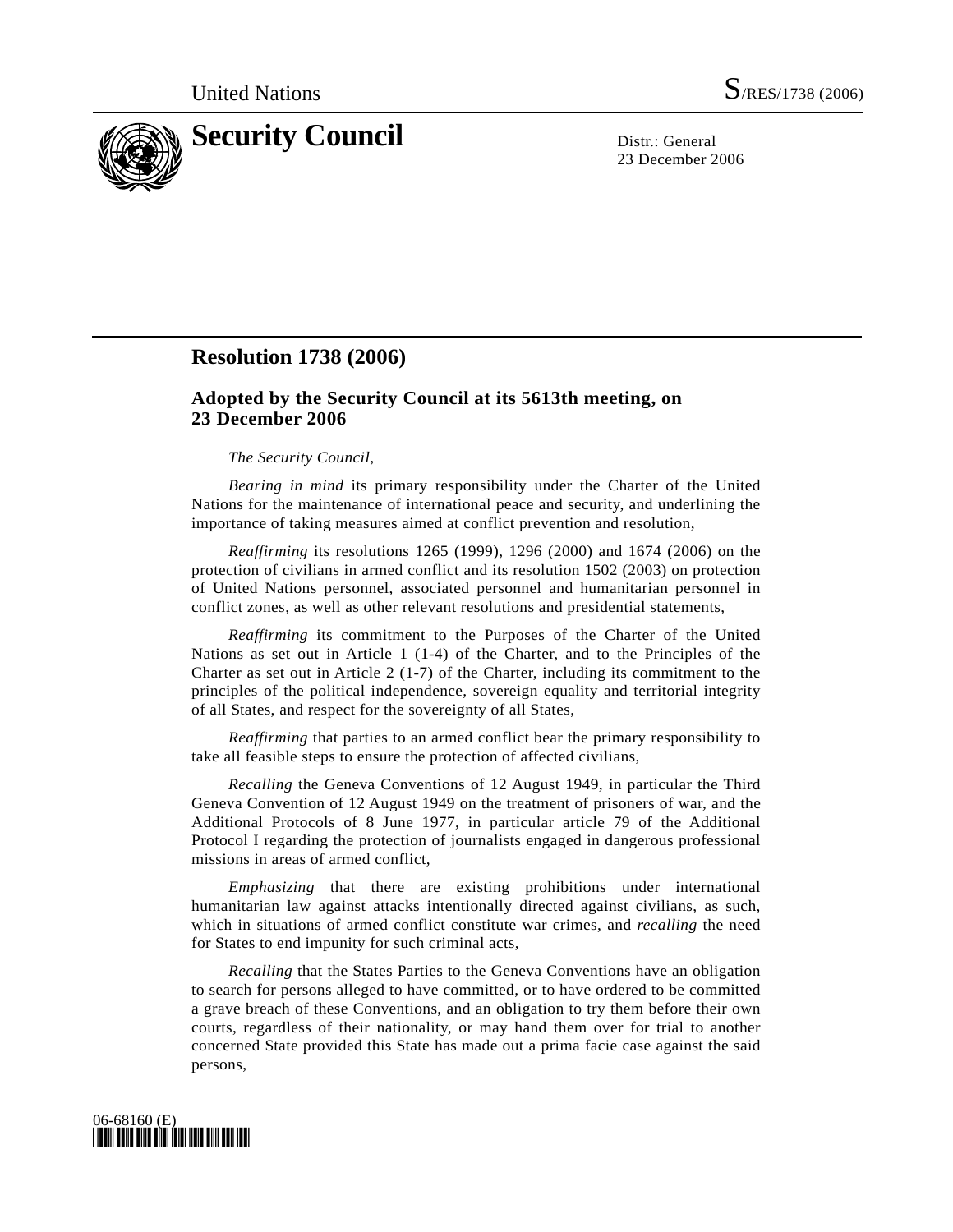*Drawing* the attention of all States to the full range of justice and reconciliation mechanisms, including national, international and "mixed" criminal courts and tribunals and truth and reconciliation commissions, and *noting* that such mechanisms can promote not only individual responsibility for serious crimes, but also peace, truth, reconciliation and the rights of the victims,

*Recognizing* the importance of a comprehensive, coherent and action-oriented approach, including in early planning, of protection of civilians in situations of armed conflict. *Stressing*, in this regard, the need to adopt a broad strategy of conflict prevention, which addresses the root causes of armed conflict in a comprehensive manner in order to enhance the protection of civilians on a long-term basis, including by promoting sustainable development, poverty eradication, national reconciliation, good governance, democracy, the rule of law and respect for and protection of human rights,

*Deeply concerned* at the frequency of acts of violence in many parts of the world against journalists, media professionals and associated personnel in armed conflict, in particular deliberate attacks in violation of international humanitarian law,

*Recognizing* that the consideration of the issue of protection of journalists in armed conflict by the Security Council is based on the urgency and importance of this issue, and recognizing the valuable role that the Secretary-General can play in providing more information on this issue,

 1. *Condemns* intentional attacks against journalists, media professionals and associated personnel, as such, in situations of armed conflict, and calls upon all parties to put an end to such practices;

 2. *Recalls* in this regard that journalists, media professionals and associated personnel engaged in dangerous professional missions in areas of armed conflict shall be considered as civilians and shall be respected and protected as such, provided that they take no action adversely affecting their status as civilians. This is without prejudice to the right of war correspondents accredited to the armed forces to the status of prisoners of war provided for in article 4.A.4 of the Third Geneva Convention;

 3. *Recalls also* that media equipment and installations constitute civilian objects, and in this respect shall not be the object of attack or of reprisals, unless they are military objectives;

 4. *Reaffirms* its condemnation of all incitements to violence against civilians in situations of armed conflict, further reaffirms the need to bring to justice, in accordance with applicable international law, individuals who incite such violence, and indicates its willingness, when authorizing missions, to consider, where appropriate, steps in response to media broadcast inciting genocide, crimes against humanity and serious violations of international humanitarian law;

 5. *Recalls its demand* that all parties to an armed conflict comply fully with the obligations applicable to them under international law related to the protection of civilians in armed conflict, including journalists, media professionals and associated personnel;